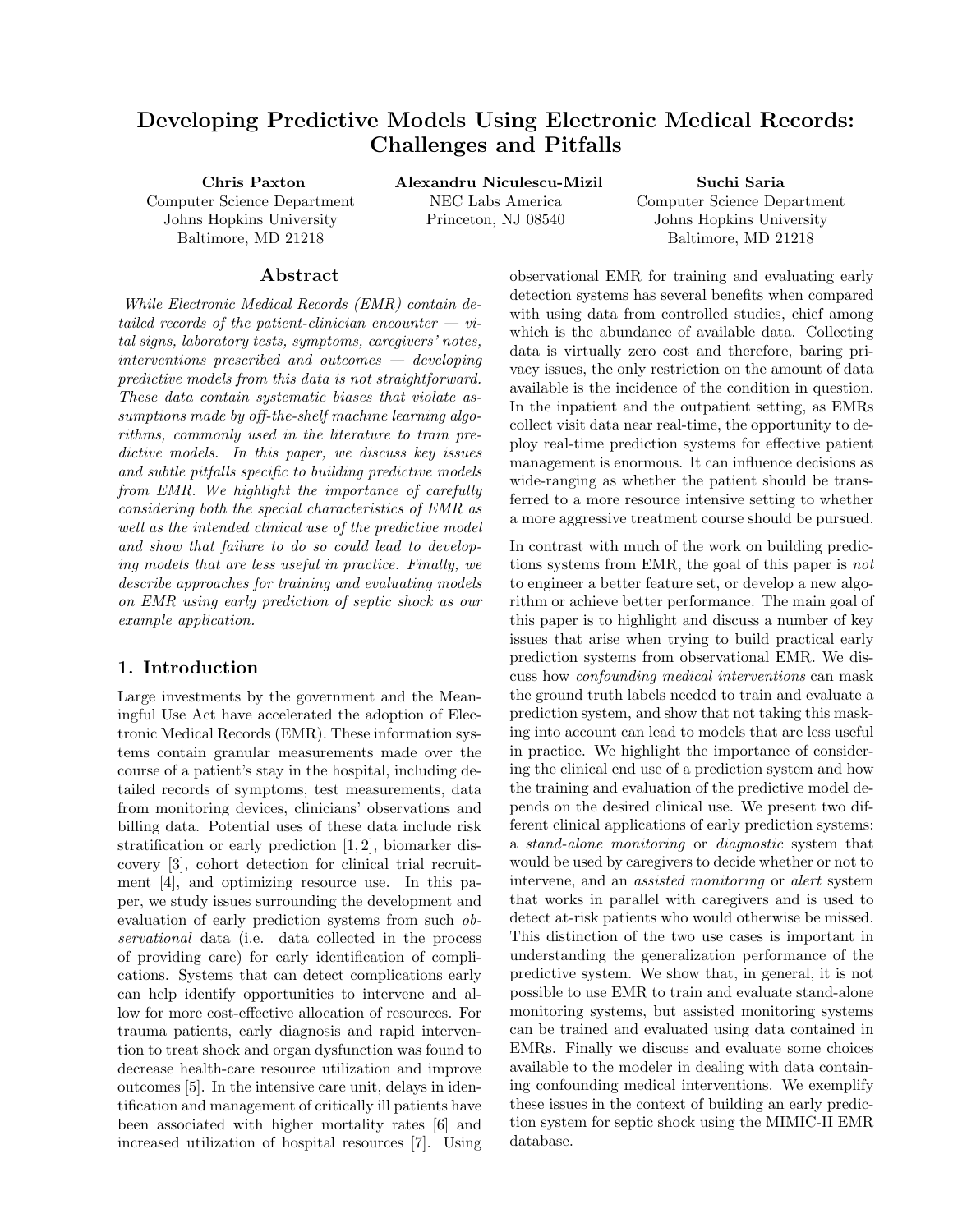# 2. Septic Shock: Background, Data and Features

We use the development of a clinically useful early prediction system for septic shock as an example application that illustrates the challenges of predictive modeling from observational EMR.

Sepsis defined as a severe inflammatory response to infection is the leading cause of death in the inpatient setting. The Surviving Sepsis Campaign has established a set of guidelines for treatment which require immediate intervention with pressors, antibiotics, and fluid resuscitation [8]. Early detection and intervention is critical [9]; if the disease progresses to septic shock mortality rates increase to 40-80% [10,11]. Thus, early prediction systems can have a significant impact in reducing the mortality rates. Consequently, information models for prediction of sepsis have received significant attention [2, 12–20].

#### 2.1 Data and Features

We use data from adult ICU patients contained in the MIMIC-II clinical data [21]. This dataset has been previously used in modeling prediction of septic shock [2, 15]. Rather than viewing each patient as a single value or a number of discrete bins, each patient is viewed as a set of time points, where the time of each entry in the EMR defines a time point. Since data collection is undertaken by ICU staff, we can assume more measurements will be taken during episodes of interest [22]. For an early prediction system to be clinically useful, it needs to identify patients at risk before treatment has started, thus we discard all time points after treatment has began. Since pressors and antibiotics are the standard treatment for severe sepsis [8], we take administration of pressors and antibiotics to represent beginning of treatment. We also discard all time points after septic shock has been observed.

Prior works have demonstrated improved performance by using a combination of chart data, lab results, patient demographics, and medications [2, 20]. We use the same subset of 77 chart variables that were previously used for septic shock prediction from MIMIC-II [2]. We check if values fall within an acceptable range in order to account for errors in data entry [22]. Maximum, variance, least-squares fit line over the last 6, 12, and 24 hours were computed for features derived from chart data in order to capture patient change over time preceding each time stamp. This is important as variability in vital signs such as heart rate is a known predictor of sepsis [17, 18]. Other values were taken from patient fluid I/O events, a list of fluids provided via IV drip and patient urine output. Sums for total volume of red blood cells, urine output, and all fluid input were recorded for 1 and 24 hours previous to each time point. Similar information recorded as Total Balance Events was also included directly. Medications were included as features whenever they were determined not to be either pressors or antibiotics. We include demographic information for each patient, looking at which ethnic group the patient falls in to. We also include binary features indicating if a culture or medical procedure that may be correlated with sepsis was performed on the patient within 24, 48, or 72 hours. In all, we compute 1011 features. At each time point, the most current value of a particular feature is used, with values older that a certain time window discarded [2].

# 3. Challenges of using EMR Data

The goal of an early prediction system is to detect when a patient is at high risk of developing an adverse condition as early as possible to increase the chances of successful treatment. To be useful in practice, the detection should happen prior to the caregiver intervening to treat the condition. Prior works train supervised classifiers to predict whether the patient will have an adverse condition (e.g. septic shock) in the future based on the past clinical history. More specifically, given the set of clinical events  $(x_1, x_2, \dots, x_k, \dots, x_n)$ the goal is to predict at time  $k$  whether any of the future events  $x_{k+1},...,x_n$  will be an adverse condition. When training and evaluating such a system, the "future" is available. Under some conditions, one could observe or infer whether the adverse event has occurred or not. At deployment, only the history up to time  $k$  is available. Learning and evaluating early prediction systems using observational data alone encounters three main challenges.

Incomplete Observation EMR can be left or right censored because the patient was transferred too late or discharged too early. This problem is relatively well understood and our treatment of this bias is similar to that in previous studies. We exclude samples where less than 12 hours of data are present prior to the septic shock.

Selection Bias The set of recorded patients in an institutional EMR is not a random sample from the population. Instead, it varies depending on the nature of particular practice, the care unit, and the geographical location of the medical institution. These factors impose biases on the patient demographics and the health condition of admitted patients. In turn this can impose restrictions on where the trained early prediction systems can be deployed: models trained on data from one practice might not generalize to another practice. In this paper we assume that the system is deployed in the same practice where the EMR were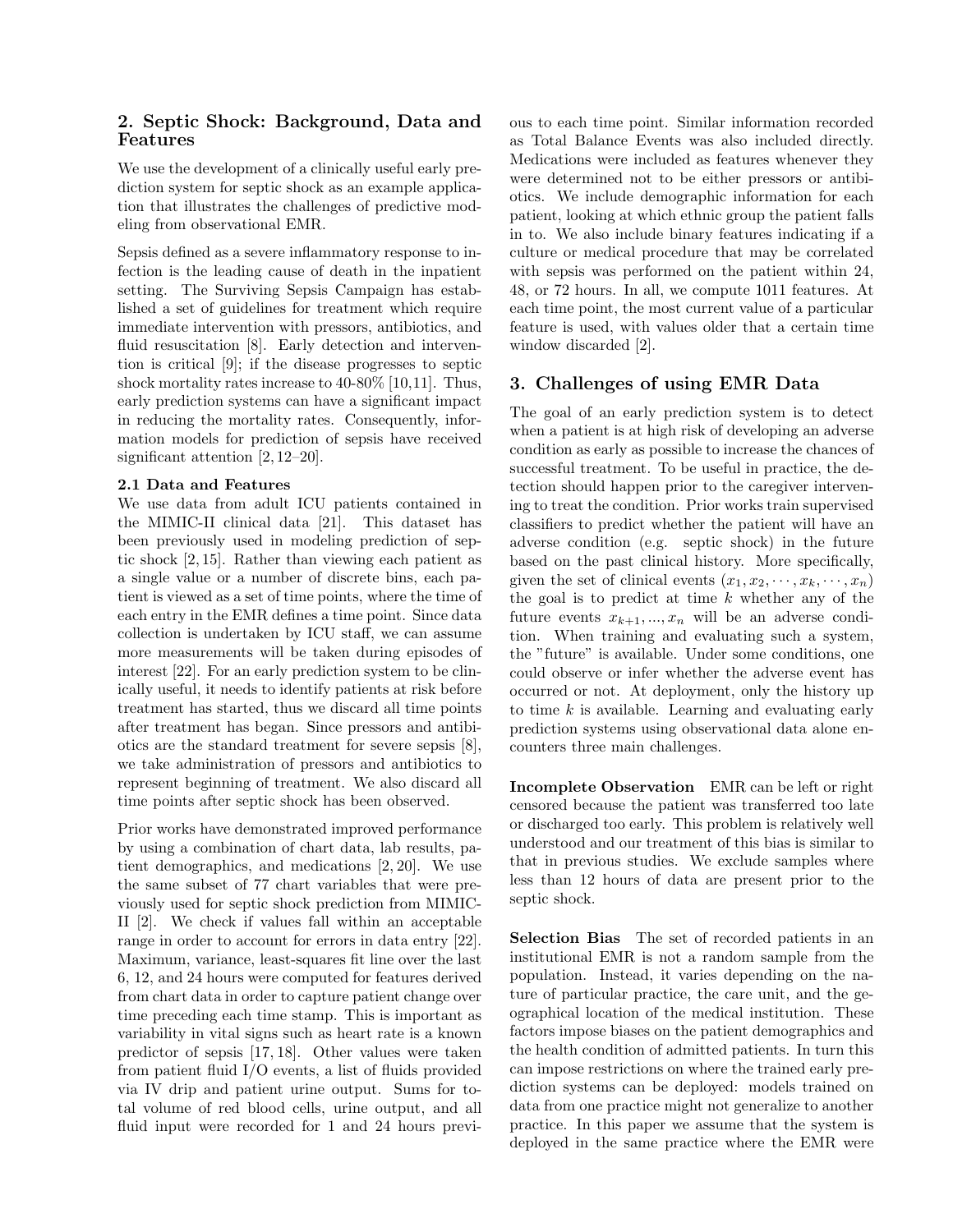collected, thus alleviating this issue. Since EMR are continuously collected in the process of regular care, significant amounts of EMR have already been collected for many practices, so this assumption is not too restrictive.

Confounding Medical Interventions (CMIs) These are interventions performed by the caregivers that will affect the risk of the outcome of interest. In management of sepsis for instance, the relevant interventions are administration of pressors and broadspectrum antibiotics. From a model training point of view, a CMI often hides the true label of a patient's trajectory. After a CMI, one cannot distinguish between a patient who was at risk but is now treated due to antibiotic treatment versus a patient that received unnecessary treatment due to conservative judgment by the caregiver. This means data containing CMIs must be handled differently.

In table 1, we describe the four categories of data that are present in observational data. The data in the categories A and B contain no CMIs and the observed presence or absence of the adverse condition within a time frame is a direct indication whether the patient is at risk during their hospital stay. We refer to these as clear data samples. Category D contains patients upon whom a CMI has been performed. In this case the absence of the outcome (septic shock) is not indicative of whether the patient was truly at risk or not. We refer to these as confounded data samples. For patients in category C, even though CMIs were performed, the adverse condition is still observed. Depending on the studied adverse condition, it is possible that its presence was an unintended consequence of the CMI itself, in which case samples in category C should also be considered confounded data samples. In the case of sepsis, however, this is unlikely and the presence of the adverse condition indicates that the patient was truly at risk and the CMI was possibly insufficient or applied too late. Thus we still consider these to be clear samples. Whether a patient ends up in categories A or B, or C or D depends on the caregivers that makes the treatment decision, which can vary from practice to practice or even patient to patient.

To understand how CMIs can introduce unwanted biases in learning consider the following example. Consider a care unit where all children with  $102 \deg F$ are prescribed treatment for flu and are subsequently cured. A natural approach (and one that is frequently used in the literature) might be to use the adverse condition (column 4 in table 1) as the ground truth labels: the sample is marked as at risk (positive) if the adverse condition is observed (categories B and C) during the hospital stay and not at risk (negative)

otherwise (categories  $A$  and  $D$ ). In this case, samples from children with  $102 \deg F$  who were prescribed treatment and were cured will fall in category D. Since cases from D are considered not to be at risk, a learning algorithm trained using this data will rightfully learn a model that predicts that children with high temperature have a low risk of developing flu, and will direct the doctor not to prescribe treatment. Worse, standard cross-validation techniques would not detect anything wrong with the model as in the validation set cases from D are also considered low risk. The presence of CMIs and confounded data constrains how an early prediction system can be used in practice.

| Cohort | Underlying risk<br>(ground truth) | <b>CMI</b>             | adverse condition |
|--------|-----------------------------------|------------------------|-------------------|
|        | Not at risk                       | $\mathbf{n}\mathbf{o}$ | unobserved        |
| R      | At risk                           | $\mathbf{n}\mathbf{o}$ | observed          |
|        | At risk                           | yes                    | observed          |
|        | Unknown                           | <b>ves</b>             | unobserved        |

Table 1: Types of samples present in EMR data

3.1 Clinical Application and Model Evaluation When developing an early prediction system, one needs to understand how the system will be ultimately applied in the clinical setting and evaluate it accordingly. We make a distinction here between two different settings in which predictive models for early identification are applied. In the first case, the system is a stand-alone monitoring system that is trained to maximize detection accuracy on all patients. For example, a diagnostic system is optimized to correctly diagnose any patient based on their signs and symptoms. In the second case, the system serves to assist the clinician in monitoring patients. Such a system is not guaranteed to detect all patients with the given condition, rather it is optimized to detect patients that the clinicians currently miss. We call this system an assisted monitoring system. The source of observational data used in training our early prediction system affects the applicability of the derived system.

To evaluate the early prediction system, one must obtain ground truth data for a cohort that is representative of the population on whom the system will be deployed. In our application, the ground truth labels are whether or not the patient will develop septic shock in the absence of a CMI (prescription of antibiotics or pressors). If the goal is to do stand-alone monitoring our training data must contain representative samples of all possible patients. CMIs introduce systematic bias with regard to the types of patients on whom ground truth data are not available. To see why, note that most care units have a practice culture and caregivers ascribe to that culture to decide when to intervene. Therefore, caregivers are likely to systematically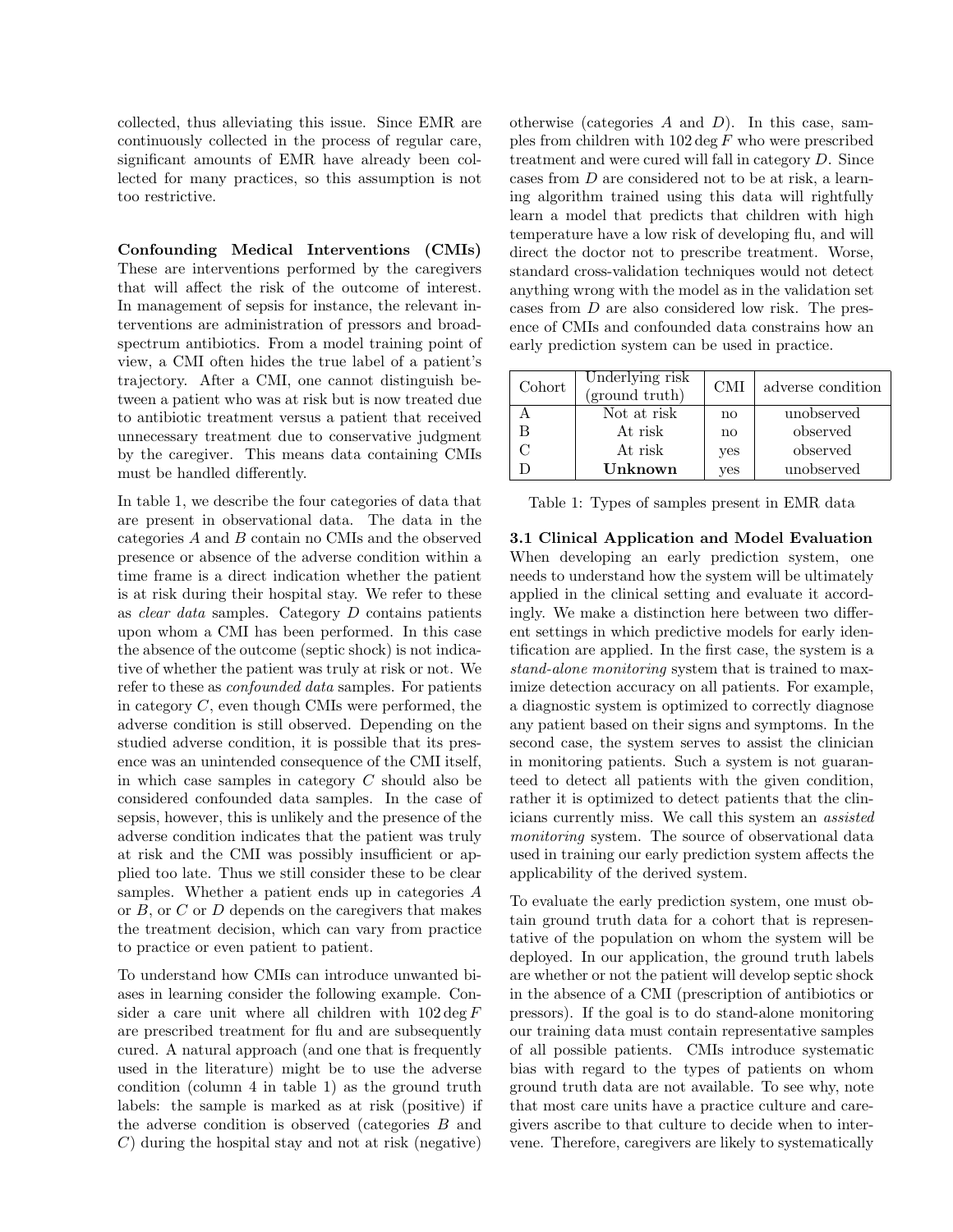intervene on the same set of patients, thereby adding CMIs that hide the ground truth labels on that subgroup of patients. In other words, patient populations on whom we have clear data with ground truth (categories  $A, B$  and  $C$ ) likely differ from patient populations on whom we have confounded data that is missing ground truth labels. Therefore, we cannot draw conclusions on the generalizability of our model to patients in category D. In the absence of large variability in practice patterns, data acquired from single institution EMRs or from a small group of care providers are likely to be systematically biased in the patients on whom we are able to extract ground truth data and generalize our model to<sup>1</sup>. Therefore, patients on whom we have clear versus confounded data are not similar and therefore no conclusions can be made about generalizability as a stand-alone monitoring system.

All is not lost, however. For assisted monitoring where the assumption is that the system is trained to alert in cases when the caregiver previously missed i.e., identify patients in cohort  $B$  and  $C$ , model evaluation is feasible. Specifically, we do not need to show generalizability to patients with CMI (category  $D$ ) where ground truth data are missing. It is sufficient to consider the clear data samples (categories  $A, B$  and  $C$ ) where ground truth labels are observed and evaluate model only on that data. In practice, this implies that the caregiver makes decisions independently from the system but intervenes when either the caregiver suspects that the patient is at risk or if the system identifies as at risk. Thus, with regard to improving outcomes, early prediction systems trained on data from the institutional EMR are just as valuable as they provide decision support to identify patients at risk who were previously missed by the caregivers.

#### 3.2 Developing the Predictive Model

Besides modeling decisions that are generally present in any learning application (e.g. choice of features or learning algorithms), when learning predictive models from EMR the modeler is faced with an additional question: what should be done with records that have confounding medical interventions (CMIs)? Remember that CMIs mask the ground truth label by reducing the risk of observing the adverse condition and making it impossible to distinguish between patients that are truly at risk and patients that have received interventions that were unnecessary or intended to treat a different condition.

In this section we will compare four possible approaches for handling data with CMIs when training a model. To this end, we use SVM-light [23] with a linear kernel and default parameters to train a predictive model for each of the four approaches, and evaluate their performance in the context of an assisted monitoring system, using a random sample of 4000 hospital stays from only cohorts A, B and C as discussed in the previous section. Henceforth we will denote the cohorts  $A,B$  and  $C$  as *clear data* as the ground truth label for these cohorts is clear. Similarly the cohort D will be denoted as *counfounded data*. For both training and testing, patient stays are broken into windows of length 72 hours. Using a sliding window approach, multiple windows that cover a patient's data through the length of his stay are generated by shifting the window to consecutive clinical events. For septic shockpositive patients, only data from within 3 days of the onset of septic shock is considered. Data prior to that is eliminated as its unclear whether they should receive a positive or negative label. To generate our train and test splits, samples from a given patient can only be included in the training or the test set. This is to mirror the end use more closely where the system is evaluated on patients that are different from those on whom the model was trained.

In this setting, class imbalance is an issue when training our models; there are many more negative samples (from patients who are not at risk) than positive samples (from patients who developed septic shock). Classes are balanced by up-weighting the minority class by the ratio of positive to negative examples. To test how performance depends on the availability of clear data, we used training sets ranging from 50 to 4000 clear stays. In addition, a fixed set of 2000 confounded hospital stays were made available for training. Figure 1 shows the mean AUC and standard deviation over five folds. For each fold, the test set was generated by random sampling (without replacement) from the clear data and within each fold, all four models were evaluated on the same test set so that their performance could be compared. The training set was also generated by random sampling without replacement.

The first approach for dealing with CMIs is to completely ignore the data where the ground truth was masked and only use the clear data for training (i.e. A, C positive, B negative). In the limit, when clear training data is plentiful, this is the best choice as the training and test set distributions match. The test set performance of this approach are depicted in figure 1

<sup>&</sup>lt;sup>1</sup>To assess the extent of this problem, one can learn a classifier and measure area under the curve (AUC) for distinguishing between samples in categories  $A, B$  and  $C$  from samples in  $D$ . If the AUC is high, clearly the populations are different. Note, that a low AUC does not imply that the populations are similar. It only implies that the populations cannot be distinguished between given the current classifier. We performed this test on the septic shock data and obtained and AUC of 0.7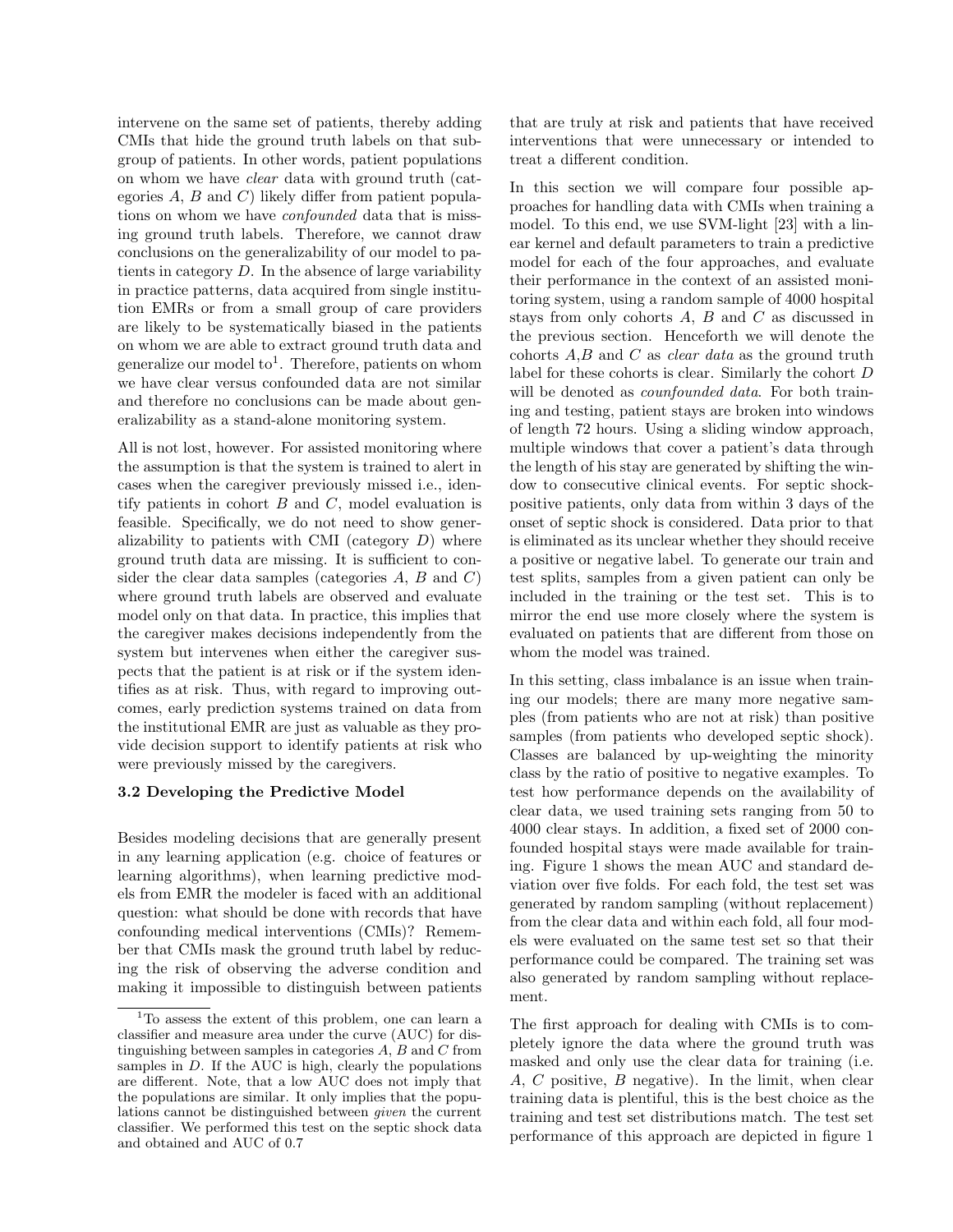with the curve labeled "Clear Only". As the size of the data increases, performance of the model improves. Note, performance is only evaluated with regard to developing an assisted system and not a stand-alone system. In other words, one cannot claim how this model would perform on patients whose samples are in the confounded data.

The second approach is to use the observed condition as the training label (i.e.  $A$  and  $C$  as positive, and  $B$ and D negative). This would be the natural choice if one were not considering the influence that CMIs have on the ground truth, and indeed, previous work has used this approach both for training and testing the models (e.g.,  $[2, 15]$ ). However, as we discussed in section 3, this approach can introduce unwanted biases in the data and lead to poor results. The results for this approach are shown as the curve labeled "Confounded as Negative" in figure1. We see that indeed, not taking into account the masking effect of the CMIs leads to significantly worse results, performing the worse out of all approaches.

A third approach would be to assume that the caregiver was correct when making the decision to prescribe treatment and therefore, consider all the patients that have received an intervention treatment as positive (i.e.  $A, C, D$  as positive,  $B$  as negative). This approach is appealing as caregivers are highly trained professionals that usually are correct in their clinical assessment of which patients are at risk. The curve labeled "Confounded as Positive" in figure1 shows the performance of this approach. In our dataset, this approach gives better results than the "Confounded as negative" setting, but performance is still lower than simply ignoring the confounding instances.

Finally, rather than ignoring or choosing an adhoc labeling for the confounded data, one could use a transductive approach for inferring the true labels [24]. We perform a preliminary analysis using a transductive SVM [24]. In this learning framework, the data with masked ground truth is treated as unlabeled data (i.e. A, C as positive, B as negative, D as unlabeled). When only limited labeled training data is available, transductive learning has shown promising results. However, in our vanilla implementation, adding examples as unlabeled data does not seem to help improve performance over "Clear only" (see figure1). It is interesting to note that it outperforms the "Confounding as Negative" approach that is typically used in the literature to train predictive models. There is a rich body of work on transductive and semi-supervised learning. It is likely that models that better exploit our domain characteristics for inferring the labels might improve performance. We think this is a promising line of investigation for the future.

To further understand the utility of each model we performed an error analysis based on the severity of the adverse condition affecting each patient. This analysis revealed that a significant portion of the errors was due to mistakes on patients that develop severe sepsis but do not progress to septic shock. Given that severe sepsis is still a very serious condition with a high mortality rate and that the recommended treatment for severe sepsis is similar to the treatment of septic shock, one could argue that misclassifications of severe sepsis patients should not be considered as an error. Thus, we evaluate the discriminative capacity only on patients with septic shock against patients that do not progress beyond SIRS (i.e. mild sepsis) [8]. We show the results of this analysis in results in figure 2. While relative performance of the different approaches remains the same, all models performed noticably better (AUC increases by approximately 4 points).



Figure 1: Plot of average AUC across 5 folds for different numbers of clear hospital stays.

## 4. Conclusions

Electronic Medical Records are becoming an increasingly valuable resource for developing predictive models for improving patient management. We show how systematic biases present in this data make both model development and evaluation challenging. In particular, confounding medical interventions (CMIs) systematically mask the ground truth labels needed for training and evaluating a prediction system; we show that not taking this masking into account may lead to models that are useless in practice. We emphasize the importance of considering how this system will be applied in deciding the approach for system development and evaluation. Then, we discuss this in the context of two different clinical applications of early prediction systems: an *assisted monitoring* system that monitors the patients in parallel with the caregiver and is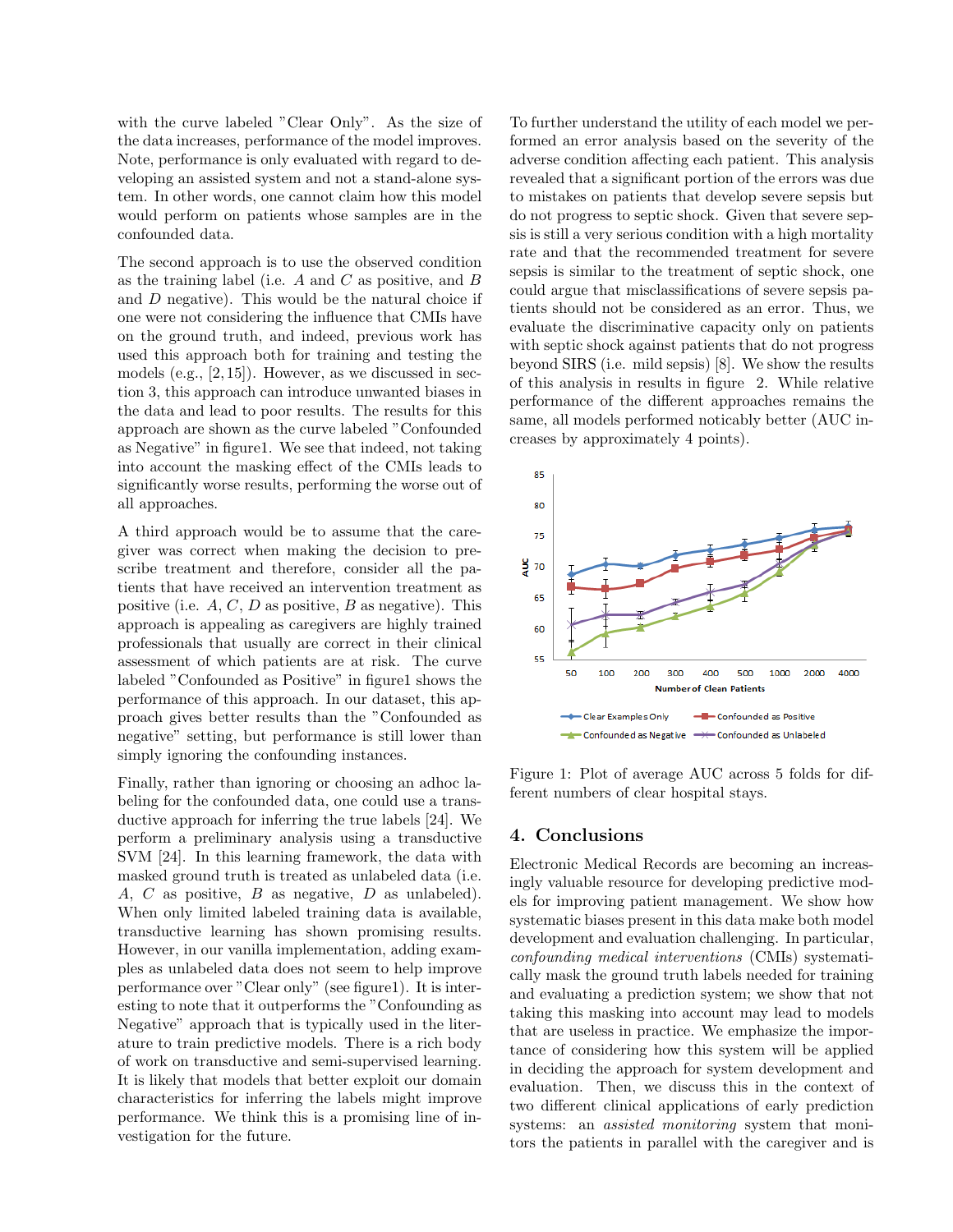

Figure 2: Plot of average AUC across 5 folds for different numbers of clear hospital stays, ignoring stays with severe sepsis.

used to detect at risk patients that would otherwise be missed, versus a stand-alone monitoring system that would be used by caregivers to decide whether or not to intervene. We discuss how it would be difficult to train and evaluate stand-alone monitoring systems from observational data, while it is straightforward to evaluate and train assisted monitoring systems using EMRs. Finally, we discuss possible choices available to the modeler in tackling biases such as CMI in the data, and show the effects of these biases within the application of septic shock prediction. In particular, the differences in performance when counfounded data is treated as positive, negative, or ignored entirely suggests that a more nuanced approach to handling this data would be valuable. Future research should examine new approaches for handling counfounded data.

Developing early prediction systems from EMR data is an increasingly important area of research. We hope that ideas presented in this paper will influence design choices made in developing early prediction systems from EMR and through making more principled choices we can improve their generalizability.

# References

- [1] Saria S, Rajani AK, Gould J, Koller D, Penn AA, et al. Integration of early physiological responses predicts later illness severity in preterm infants. Science translational medicine. 2010;2(48):48ra65–48ra65.
- [2] Hug C. Detecting hazardous intensive care patient episodes using real-time mortality models [PhD Thesis]. Massachusetts Institute of Technology. Cambridge, MA; 2009.
- [3] Kho AN, Pacheco JA, Peissig PL, Rasmussen L, Newton KM, Weston N, et al. Electronic medical records for genetic research: results of the eMERGE consortium. Sci Transl Med. 2011;3(79):79rel.
- [4] Fultz SL, Skanderson M, Mole LA, Gandhi N, Bryant K, Crystal S, et al. Development and verification of a" virtual" cohort using the National VA Health Information System. Medical care. 2006;44(8):S25–S30.
- [5] Rivers EP, McIntyre L, Morro DC, Rivers KK. Early and innovative interventions for severe sepsis and septic shock: taking advantage of a window of opportunity. Canadian Medical Association Journal. 2005;173(9):1054–1065.
- [6] Lundberg JS, Perl TM, Wiblin T, Costigan MD, Dawson J, Nettleman MD, et al. Septic shock: an analysis of outcomes for patients with onset on hospital wards versus intensive care units. Critical care medicine. 1998;26(6):1020–1024.
- [7] Engoren M. The effect of prompt physician visits on intensive care unit mortality and cost. Critical care medicine. 2005;33(4):727–732.
- [8] Dellinger RP, Levy MM, Carlet JM, Bion J, Parker MM, Jaeschke R, et al. Surviving Sepsis Campaign: International Guidelines for management of severe sepsis and septic shock. Intensive care medicine. 2008;34(1):17–60.
- [9] Rivers E, Nguyen B, Havstad S, Ressler J, Muzzin A, Knoblich B, et al. Early goal-directed therapy in the treatment of severe sepsis and septic shock. New England Journal of Medicine. 2001;345(19):1368–1377.
- [10] Jawad I, Lukšić I, Rafnsson SB. Assessing available information on the burden of sepsis: global estimates of incidence, prevalence and mortality. Journal of global health. 2012;2(1).
- [11] Martin GS. Sepsis, severe sepsis and septic shock: changes in incidence, pathogens and outcomes. Expert Review of Anti-infective Therapy. 2012;10(6):701–706.
- [12] Pilz G, Fraunberger P, Appel R, Kreuzer E, Werdan K, Walli A, et al. Early prediction of outcome in score-identified, postcardiac surgical patients at high risk for sepsis, using soluble tumor necrosis factor receptor-p55 concentrations. Critical care medicine. 1996;24(4):596–600.